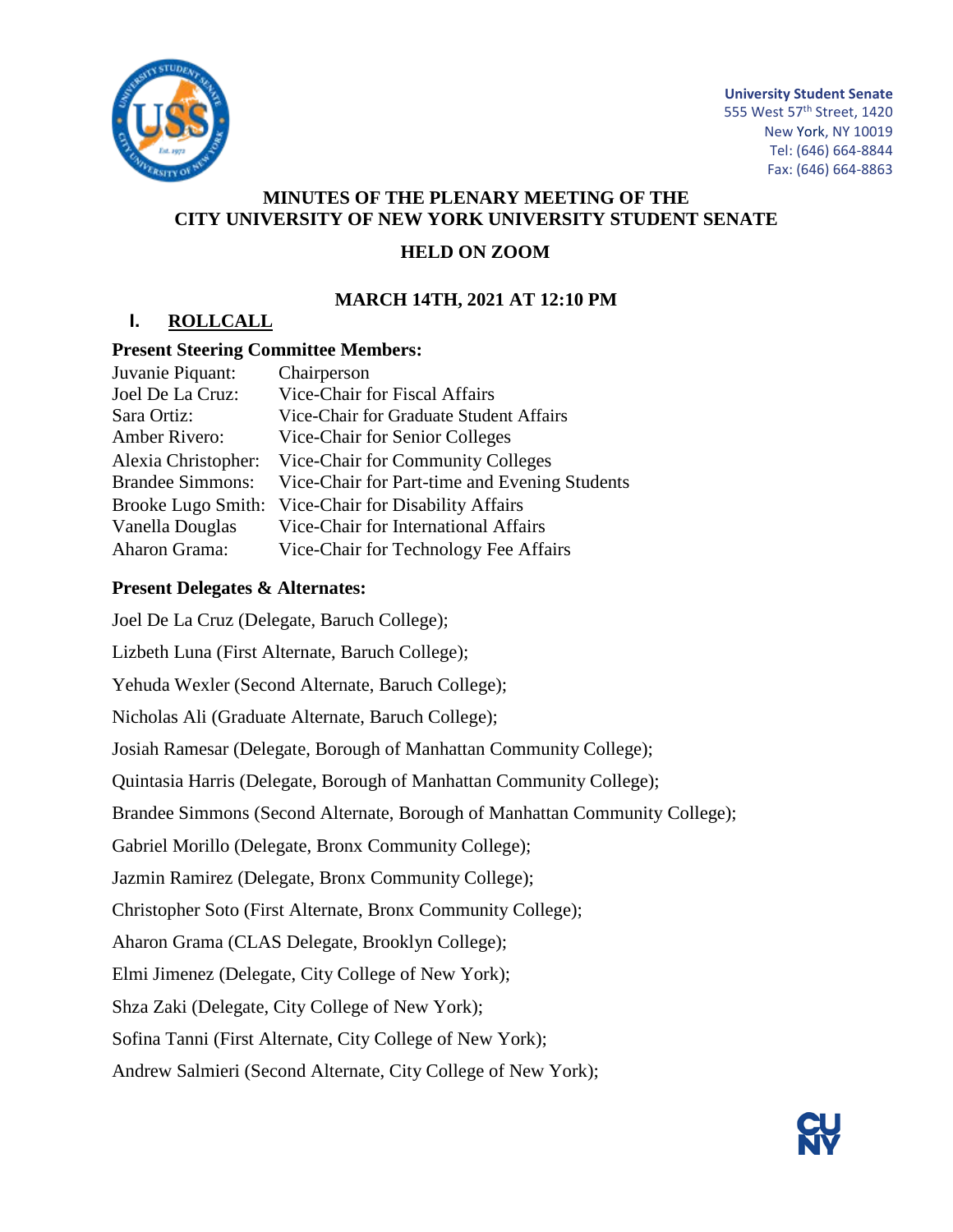Nicole Agu (Delegate, College of Staten Island); Seamus Hughes (Delegate, College of Staten Island); Shawn Abraham (Second Alternate, College of Staten Island); Sara Ortiz (Graduate Delegate, CUNY Graduate Center); Nerdeen Mohsen (Graduate Alternate, CUNY School of Law); Bonaparte Pierre (Delegate, CUNY School of Professional Studies); George Athanassiou (Grad Delegate, CUNY School of Professional Studies); Justin Sanchez (Delegate, CUNY School of Labor and Urban Studies); Eriam Lopez (Graduate Alternate, CUNY School of Labor and Urban Studies); Muhammed Tekanyi (Graduate Delegate, CUNY School of Public Health); Kayla Benjamin (Delegate, Hunter College); Alexis Fisher (Delegate, Hunter College); Devashish Basnet (First Alternate, Hunter College); Hannah Kavanagh (Second Alternate, Hunter College); Amber Rivero (Delegate, John Jay College); Tayvhon Pierce (Delegate, John Jay College; Avijit Roy (First Alternate, John Jay College); Andrew Berezhansky (Second Alternate, John Jay College); Saaif Alam (Graduate Delegate, John Jay College); Sharon Solomon (Graduate Alternate, John Jay College); Alexia Christopher (Delegate, Kingsborough Community College); Michael DeMartino (Delegate, Kingsborough Community College); Chelsea Lliguichuzhca (Second Alternate, Kingsborough Community College); Annette Cruz Gonzalez (Delegate, LaGuardia Community College); Jainee Carrasco (Delegate, Lehman College); Cristian Valdovinos (Delegate, Lehman College); Gugeeta Cheetram (First Alternate, Lehman College); Brooke Lugo-Smith (Delegate, Medgar Evers); Juvanie Piquant (Delegate, NYCCT); Ngozi Okonkwo (Delegate, NYCCT);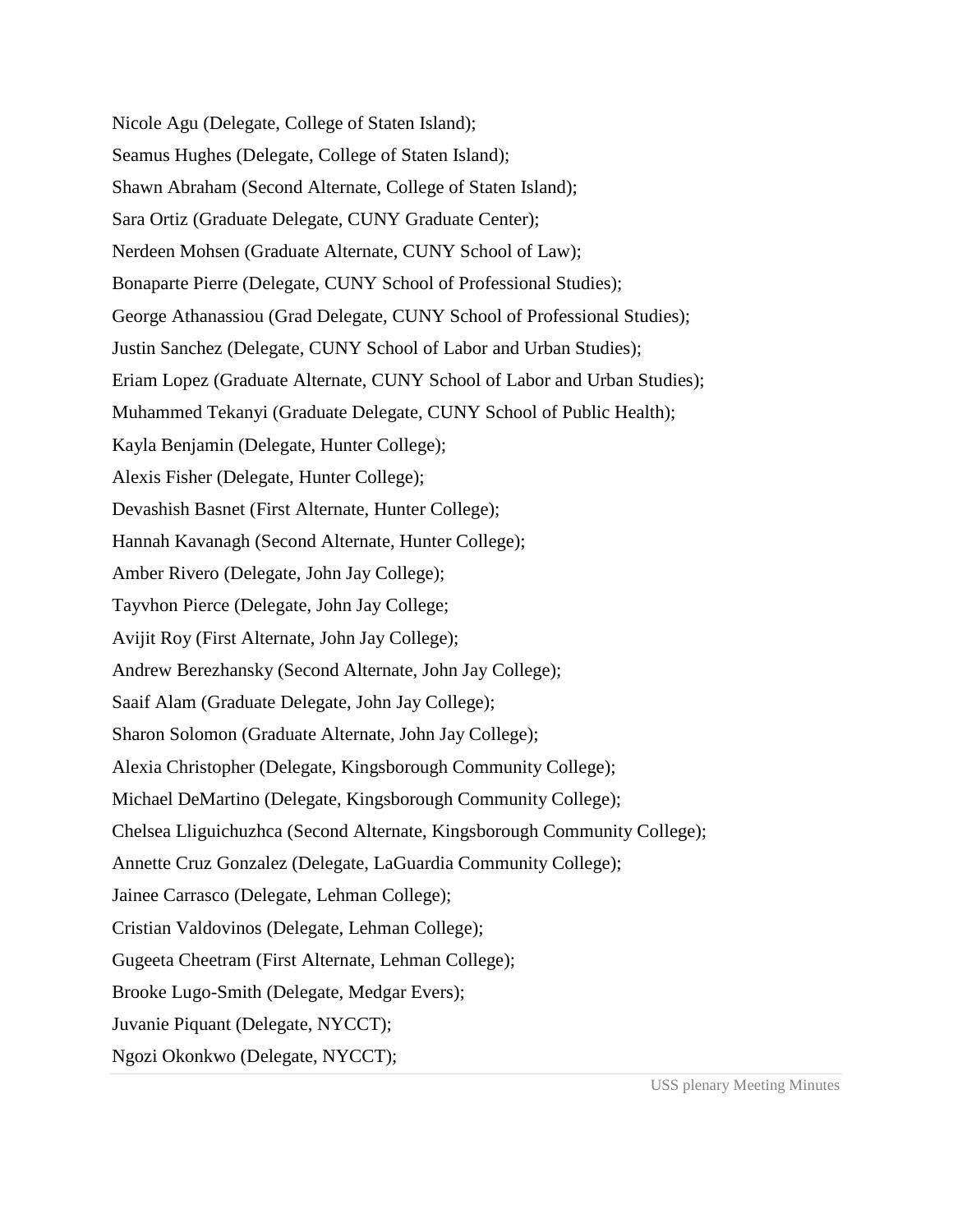Vanella Douglas (First Alternate, NYCCT); Frankie Lachapelle (Second Alternate, NYCCT); Alihaider Hassan (Delegate, Queens College); Enrique Peña (Second Alternate, Queens College); Tiandra Thompson (Delegate, York College); Deanna St Hillaire (First Alternate, York College); Aarionna McGlashing (Second Alternate, York College);

### **University Student Senate Staff:**

Jasper Diaz, Legislative Director

#### **CUNY Central Office of Student Affairs:**

Joseph Awadjie, University Liaison to the University Student Senate

#### **University Faculty Senate:**

Professor Kimora, Member of the Executive Committee (EC) of the CUNY University Faculty Senate (UFS) Professor Hugo Fernandez, CUNY University Faculty Senate (UFS)

#### **Guests:**

Richard Reyes, Baruch College Piebo Koumamo, John Jay College Velvet Brown, School of Public Health Mark Ogbuehi, York College

### **Call to order:**

Chairperson Piquant called the meeting to order at 12:10 PM.

### **AGENDA**

- I. ROLL CALL
- II. APPROVAL OF THE AGENDA
- III. APPROVAL OF RESOLUTIONS
	- A. CONDEMNING ANTI-SEMITISM AND SUPPORTING THE CUNY JEWISH **COMMUNITY**
	- B. REDUCTION OF TUITION OR INTERNATIONAL STUDENTS
	- C. ACCOMODATING MUSLIM STUDENTS FOR EID-AL-FTR, THURSDAY  $13$ <sup>TH</sup>
	- D. FOSSIL FUEL DIVESTMENT
	- E. REDUCING LASTIC USAGE AND UTILIZING COMPOSTING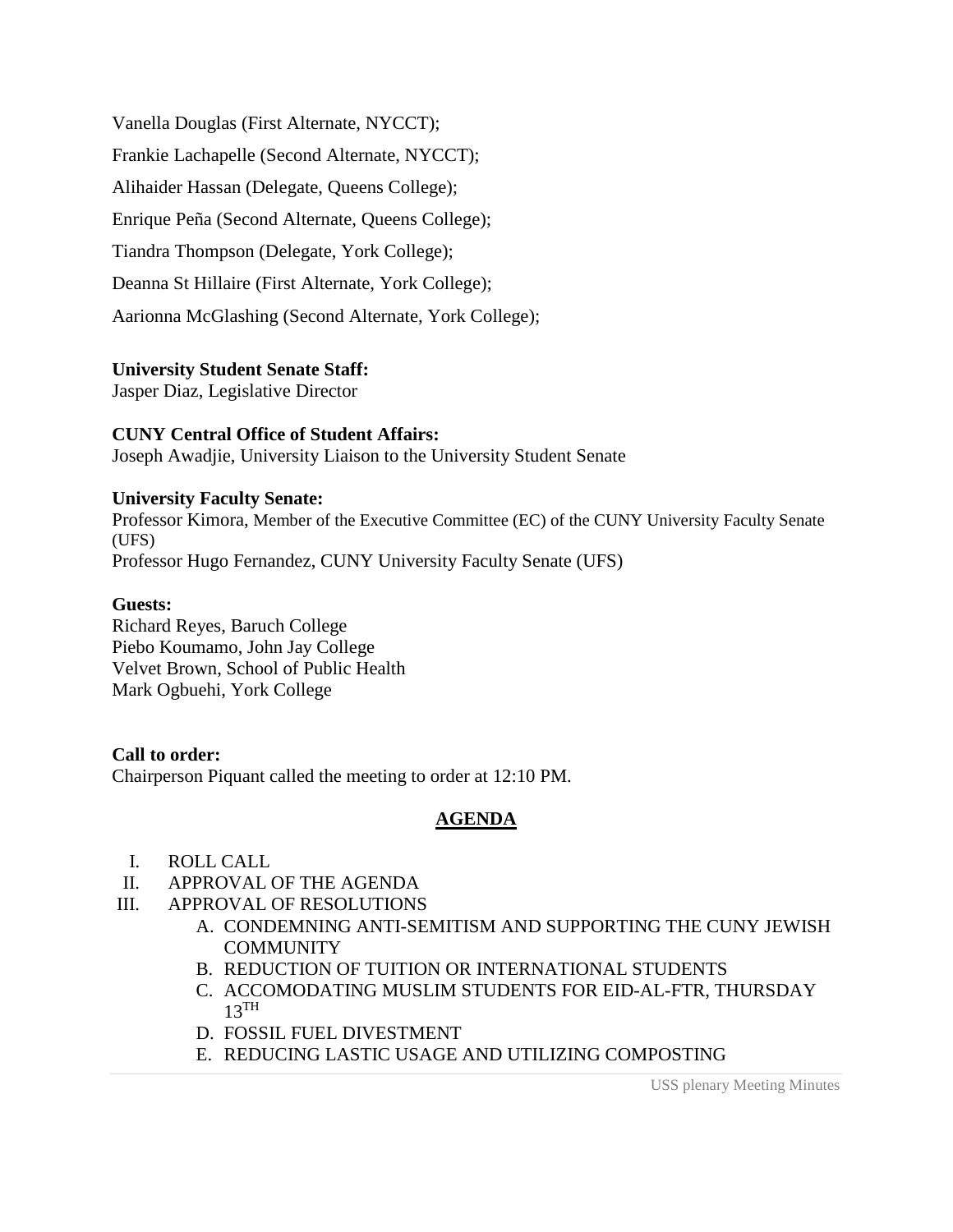## IV. CHAIRPERSON'S REPORT

- V. OPEN TABLE
- VI. ADJOURNMENT

# **I. ROLL CALL**

43 Voting Members and Alternates Present (later updated to 52), 52 Voting Members and Alternates Absent (later updated to 43). Quorum reached to proceed and for voting purposes.

# **II. APPROVAL OF THE AGENDA**

Sen. Alihaider Hassan from Queens College moved a motion to approve the agenda. Sen. Saaif Alam from John Jay College, second, and the motion passed unanimously.

# **III. CONFIRMATION OF USS ETHICS AND AUDIT COMMITTEE MEMBERS**

Ethics Committee: Fidel Rosario from John Jay College, Michael DeMartino from Kingsborough Community College, Sharon Solomon from John Jay College, Rose Rong from John Jay College, Alihaider Hassan from Queens College, and Jainee Carrasco from Lehman College. Audit: Koumamo Piebo from John Jay College, Lucy Lao from School of Professional Studies, Yehuda Wexler from Baruch College and Michael DeMartino from Kingsborough Community College. Alihaider Hassan from Queens College moved a motion to confirm Ethics and Audit Committee Members, Seamus Hughes from College of Staten Island, second, and the motion passed unanimously.

## **IV. APPROVAL OF RESOLUTIONS A. CONDEMNING ANTI-SEMITISM AND SUPPORTING THE CUNY JEWISH COMMUNITY**

Sen. Alihaider Hassan from Queens College moved a motion to discuss the resolution, Sen. Shawn Abraham from College of Staten Island, second. Motion advances for discussion.

VC Joel De La Cruz presents on the resolution, stating this bill aims to support the Jewish community at CUNY by adopting the International definition of Anti-Semitism defined by the International Holocaust Remembrance Association.

After much deliberation, Sen. Justin Sanchez from CUNY School of Labor and Urban Studies motions to table the resolution to the next Plenary Meeting. Sen. Alihaider Hassan from Queens College seconded. Vice Chair Aharon Grama from City Tech calls for Division of the House roll call vote. Motion passed 29-9.

## **B. REDUCTION OF TUITION OR INTERNATIONAL STUDENTS**

Vice Chair of International Student Affairs Vanella Douglas introduces the resolution calling on the CUNY Board of Trustees to reduce financial burdens and provide better financial resources for International Students, in addition to implementing a 20% reduction of tuition cost for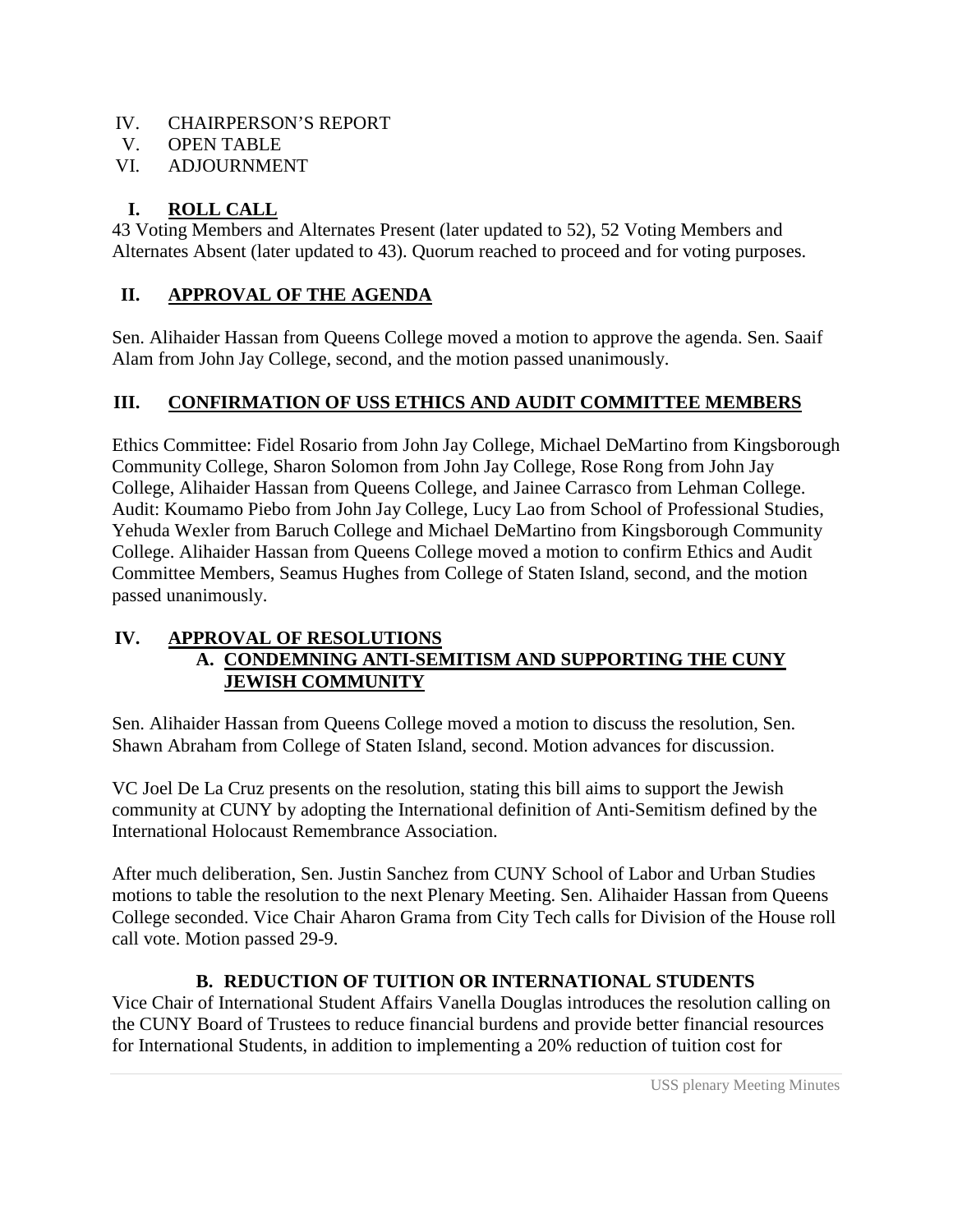International students enrolled in undergraduate, graduate, and PhD programs at CUNY. Sen. Justin Sanchez from CUNY School of Labor and Urban Studies motions to approve the resolution. Sen. Jianee Carrasco from Lehman College seconded. Resolution passed unanimously.

## **C. ACCOMODATING MUSLIM STUDENTS FOR EID-AL-FTR, THURSDAY 13TH**

Vice Chair of Senior Colleges Amber Rivero introduces the resolution affirming that USS stands in solidarity with Muslim Student Associations across CUNY in calling on the university to recognize Thursday, May 13<sup>th</sup> as a religious holiday starting in the 2020-2021 academic year and every year following and institute a blanket protection policy for the 2021 academic year protecting all observant students. Vice Chair Aaron Grama motions to approve resolution, Vice Chair Vanella Douglas seconded. Resolution passes unanimously.

# **D. FOSSIL FUEL DIVESTMENT**

Sen. Andrew Berezhansky from John Jay College introduces the resolution. The resolution calls on the CUNY Board of Trustees to create a policy directing the Administration to develop a three year plan to divest CUNY's investment funds from the top 200 carbon and methane polluting fossil fuel companies, and to charge the Fund Advisors with developing strategies for investments in instruments that focus on mitigating Climate Change; full divestment of the university from fossil fuels within 4 years of the resolution passing the Board of Trustees; and exercising fiscal responsibility in protecting university funds and investing wisely. The resolution also calls on the CUNY Board of Trustees to engage in creating a bold and effective strategic plan to address the university's sustainability concerns, keep track of its carbon emissions, keep track and fully disclose all investments and divestments, incentivize the university' and campus's investments in clean, renewable and sustainable energy, and incentivize scholarship investment. Sen. Justin Sanchez from CUNY School of Labor and Urban Studies motions to approve the resolution, Vice-Chair Aharon Grama seconded. Motion passed unanimously.

## **E. REDUCING LASTIC USAGE AND UTILIZING COMPOSTING**

Sen. Andrew Berezhansky from John Jay College introduces the resolution. The resolution calls on the CUNY Board of Trustees to direct the Administration to develop and promulgate plans to eliminate plastic bottles and unnecessary plastics on campuses, develop a three year plan for implementation by utilizing the outlined proposals, keep statistics on plastic pollution and its impacts and usage on campus, utilize the new CUNY food vendor to use clean alternative and biodegradable materials or compostable vendors as well as potential investments in the sale of reusable bottles and meal kits that CUNY students can use and receive for discounts, and start investing in vendors for vending machines that also utilize clean alternative and biodegradable materials. The resolution also calls on the CUNY Board of Trustees to direct the administration to establish an advisory committee to oversee, support and advise the university and campus dining contractor and waste collection facilities in establishing a clean and single use plastic free university, an effective compost collection program, and a campus based composting facility to serve the University and surrounding communities; to create a policy statement for each CUNY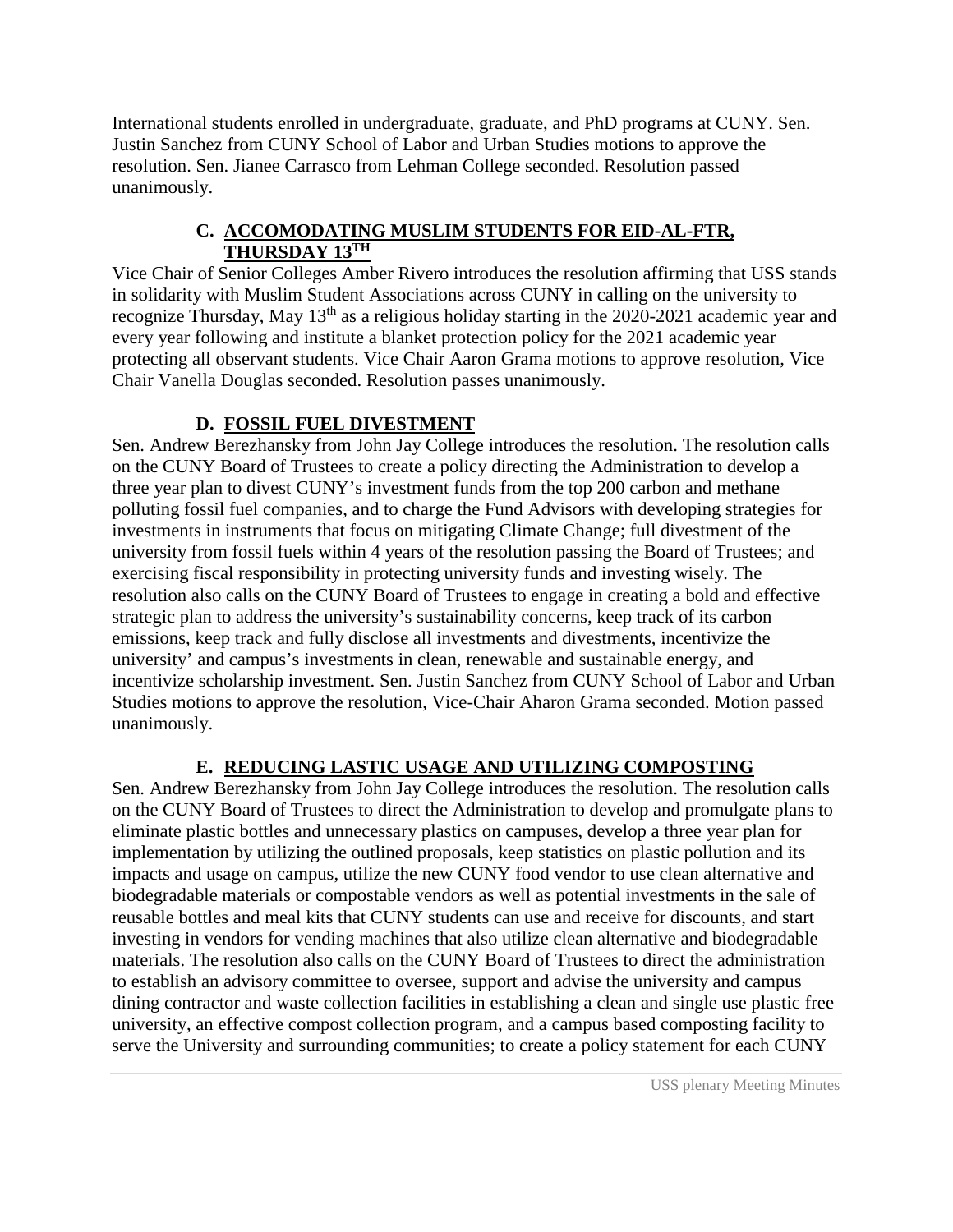campus to utilize only vendors that promote and sell compostable materials for food distribution and garbage disposal; to transition its vendors in a year to clean alternative and biodegradable materials upon the signing of the contract with the new food vendor Culinart,; and to direict the Administration to develop plans and promulgate funds that do not fall on the Student Governments of each campus to provide for these necessities. Sen. Saaif Alam from John Jay College motions to approve the resolution, Vice Chair Sara Ortiz seconded. Motion passed unanimously.

# **V. CHAIRPERSON'S REPORT**

Chairwoman Piquant starts with a moment of silence for lives lost during the pandemic and acknowledges the challenges students have been facing during the pandemic. Chairwoman Piquant states tomorrow, on Monday, March 15<sup>th</sup>, the CUNY Board of Trustees will be accepting public testimony. The New York State Assembly released its One House Bill rejecting the Governor's proposed tuition hikes and raising the TAP Award. Therefore, USS will continue is coalition building and legislative advocacy efforts.

# **VI. OPEN TABLE**

.

Sen. Saaif Alam from John Jay College makes announcement on appointment to the CUNY Board of Trustees Academic Affairs Committee. Will be working to address mental health awareness, and tackling related issues with distance learning, and for students with disabilities. Sen. Alam recently presented to his Community Board on issues impacting students with disabilities.

Seamus Hughes encourages students to join the USS Committee or LGBTQ and Gender Equity Issues.

Sara Or from CUNY Graduate Center moved a motion to approve the minutes and Alexia Christopher from KCC second. The motion passed unanimously.

## **VII. APPROVAL OF THE USS BUDGET**

Vice-Chair of Fiscal Affairs, Joel De La Cruz gives presentation on USS Budget Proposal 2021 Fiscal Year. Begins first with Overview of the 2020 Fiscal Year.

VC De La Cruz reviews 2020 budget and 2019 enrollment numbers, with enrollment adjustment at 11% (which is what we normally use in working and deciding USS budgets for fiscal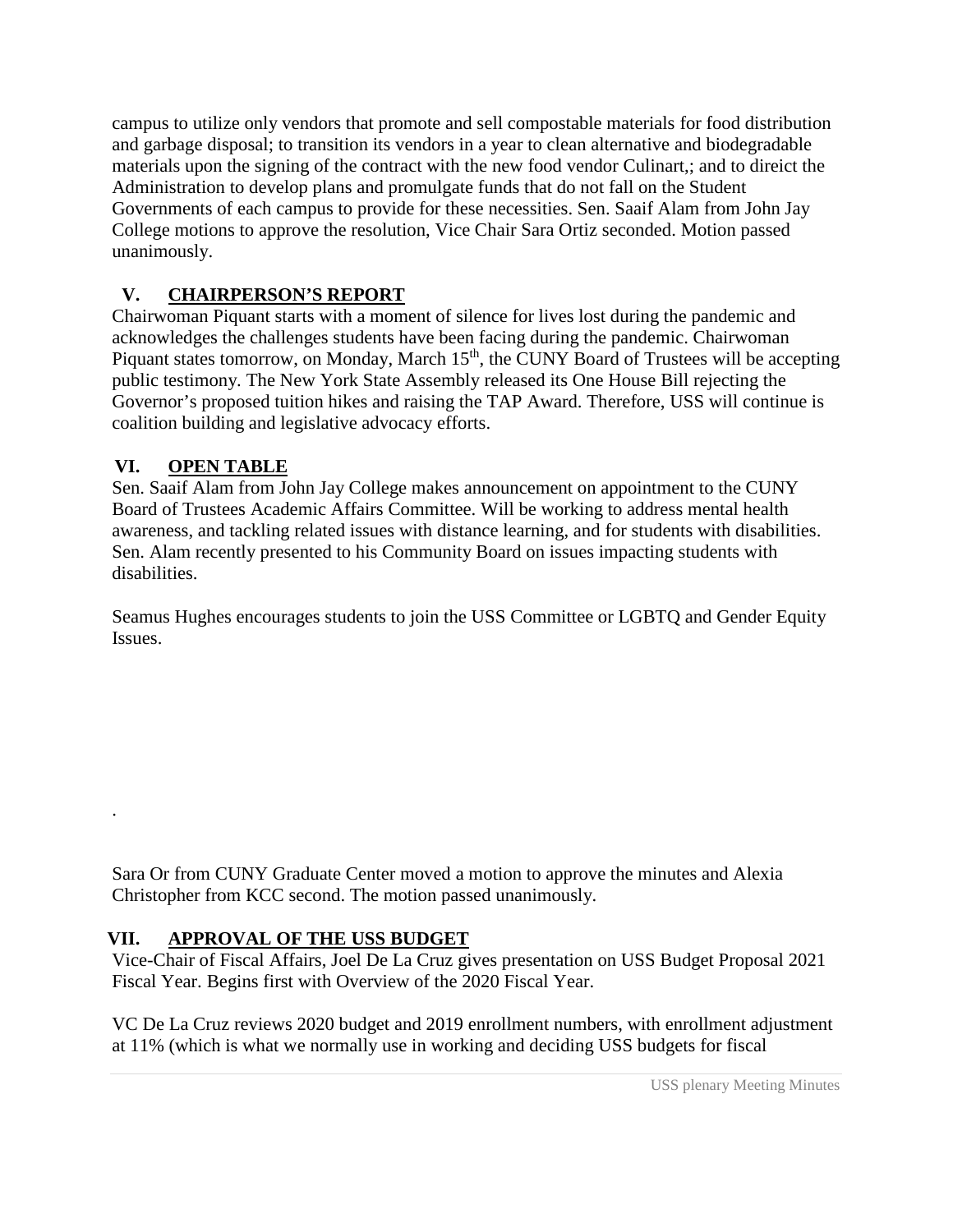responsibility purposes and based off estimates from the university). USS Collects a \$1.45 Student Activity Fee per enrollment. Total USS Budget is around 800,000 (\$806,832). In partnership with the university handling our fiscal and transaction affairs, they collect a 7% administrative fee (net from total) which was recently worked out a few years ago. The adjusted total USS budget as a result was \$750,300.

USS Budget is broken down into USS Scholarship, CUNY Athletics, and the USS Standing Committee. Obligations that have to be paid. Scholarship and Athletics usually combine around 30% of adjusted budget (with subtracted administrative fee). USS Budget and USS Standing Committee makes up the Operating Budget even though the latter is separate and is funded by the university. Operating Budget is what we use throughout the year and last year that was \$458,000 (2020). During the year we would cosponsor events, sometimes in partnership with other Colleges and other times with university-wide events. This year, we won't be doing that because everything is online.

VC De La Cruz proceeds into providing an overview of the 2021 Fiscal Year Budget Breakdown. For 2021, total enrollment is estimated at 621,896 (lower than previous year). Total USS Budget is estimated at \$721,399 (far lower than previous year of around \$800,000). Once administrative fee removed, Total USS Budget is around \$670,000 (\$670,901) consisting of Operating Budget (\$409,719 or 61.1%), USS Scholarship (\$108,686 or 16.2%), CUNY Athletics (\$96,945 or 14.4%) and USS Standing Committee (\$55,551 or 8.3%). In the past the latter was used to help create the COVID Relief Fund (access must be requested from the university).

VC De La Cruz provides analysis of past annual USS Operating Budgets from FY 2011-2021, 2020 Enrollment Data (including visual analysis breakdown for Community Colleges and Senior Colleges), and Budget Summaries for FY 2020 and FY 2021 (Total and Operating Budgets). This portion of the presentation is followed by Q&A.

Aharon Grama from Brooklyn College moved a motion to approve the FY 2021 USS Proposed Budget, Saaif Alam from John Jay College second. Motion passes unanimously and FY 2021 Budget is enacted.

# **VIII. VICE-CHAIR REPORTS**

## **Vice-Chair of Tech Fee**

VC Aharon Grama mentions his report has been shared to the USS Website. Discussion of past meetings with Vice Chancellor Brian Cohen. First meeting discussed 1 minute guides on YouTube that were created, social media groups instead of pages, sub-domain, tech fee duplicates, options for personal emails on Blackboard, proctoring for the next semester, G suite from Brooklyn College students, and emails for alumni. Later on, discussions centered around APIs for CUNY, internships for computer science, sub domain and adobe licenses. Another meeting was with former VC of Tech Fee Rejwoan Matubbar who is currently an Academic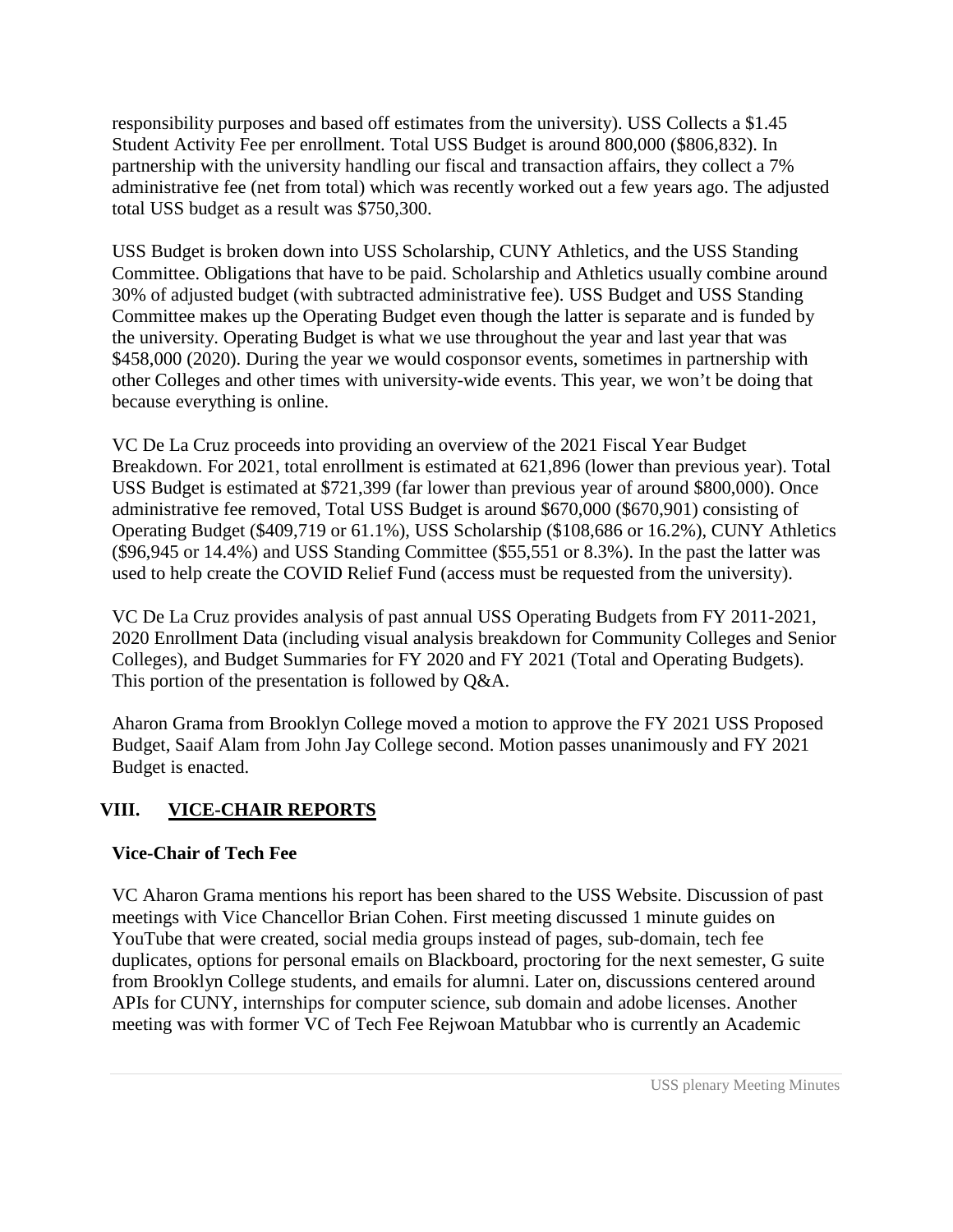Applications Technician at CUNY Central (discussed Blackboard API, domain and YouTube video guides). Lastly, VC Grama said he is no longer on the admin panel.

## **Vice-Chair of Graduate Affairs**

VC Sara Ortiz proceeds with overview of recent Legislative Committee meeting and elected official outreach in relation to importance of upcoming 2021 elections.

Upcoming collaborative project with DGSC at the Graduate Center in partnership with CUNY Votes/CUNY Civics "Political Education and CUNY Votes/CUNY Civics" Student Voter Awareness and Political Education Campaign.

Upcoming meetings with Kings County AD 53 Democratic District Leader Samy Nemir-Olivares and Isabel Anreus (both staffers for State Senator Julia Salazar), and meeting with Katharine Diaz, Campaign Manager for City Council Candidate Angela Hernandez who's running in CD 10 (Inwood, Washington Heights, and Marble Hill).

Also looking to build out CUNY Citizenship Now campaign aimed at international and undcomented students. Finally, Met Council on Housing's "Cancel Rent and House the Homeless" Campaign. Legislative bills consist of Rent Cancellation A10826 (Niou)/S8802 (Salazar), Eviction Moratorium A10827 (Reyes)/S8667 (Myrie), and Housing Access Voucher Program A9657 (Cymbrowitz)/S7628A (Kavanagh).

Finally there's an informal Taskforce on Mental Health Awareness meeting due to the trajic passing of a Brooklyn College alumni and second suicide at Hudson Yards. A recent memorial at Brooklyn College was held.

# **IX. CHAIRPERSON'S REPORT**

Board of Trustees Meeting tomorrow on Monday, February 1st. Chair will be sharing a notice on this via email to see where students can stream it live, as CUNY will be voting on their budget request. Chair shares copy of FY2022 Budget Request on screen. Every year CUNY votes on a budget request. This year it is delayed due to the funding from the state and federal government, and uncertainty over how much funding we will receive. Governor Andrew Cuomo released his Executive Budget Proposal (where he shares all the details of what he intends to cut or keep). Budget must be passed by April 1 (to be on time). CUNY created its own Budget Proposal in response to the Governor's Executive Budget Proposal. CUNY Board of Trustees Fiscal Affairs Committee was called to meet on Friday, January 29, where the committee needs to vote on this budget request. In past years it's been very extensive. This year it's short and simple. For this year, the BOT must approve this budget request which is later used for lobbying, to ask for more funding, and when people from the university meet with the Governor's office, legislators and other stakeholders to ask for more funding. Chair states for her, budgets are moral documents. Chair feels it is inadequate and there are a lot more things we should be putting in there. Important to consider city vs state politics, how some feel the city or the state should pay more of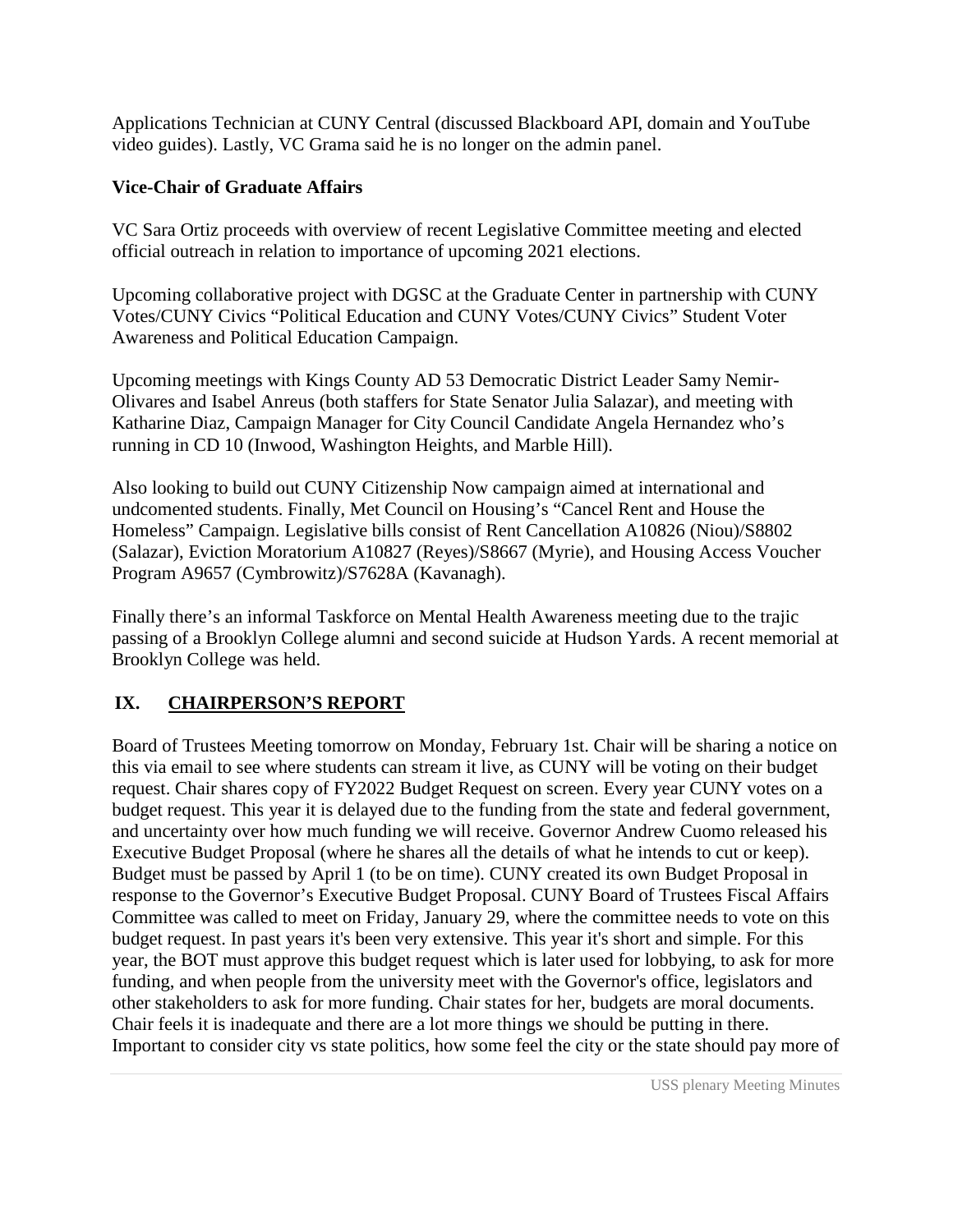their fair share etc. Chair doesn't think the CUNY Proposed Budget Request is an accurate depiction of what we need for our university to stay afloat. The NYS Legislature will hold a hearing on February 4th in response to the Governor's Proposed Executive Budget and impact on CUNY. Possibility of TAP cuts. Majority of CUNY students are on TAP which helps students get through their educational career. Cutting TAP or opportunity programs is not the way to go and higher education should not be on the chopping block. Spoke to the CUNY Chancellor and said we cannot balance the budget on the backs of students. We need revenue and tuition hikes are not the way to go. Last year, we had a tuition freeze (after tuition hikes were proposed). The CUNY Proposed Budget Request, outlines the "Predictable Tuition Policy" on page 3 or possibility for tuition hikes, although right now there is no proposal coming from CUNY. Need to examine federal and state funding first. On page 4, the document talks about "Prioritizing Mental Health Services." Currently the services at CUNY are inadequate. Spoken about at the beginning of our term. Expansion commitment has not hit students yet. Nursing Pipeline Program is proposed on Page 6. Workforce development is on page 7 (only mentions partnering with privatized companies, should include others that are not privatized). Chair will be sharing the document via email.

We have a very, very long road of student advocacy ahead of us. The months ahead we are going to be experiencing in terms of budget requests will be severe. Not just about the numbers but the actual students who will be affected consequently. Support services for students are on the chopping block. About how we show up in terms of our advocacy to advocate for our peers. Chair states she knows how she will be voting tomorrow and that everyone should be watching. Importance of listening to what Board of Trustee members are saying in regards to students. CUNY is the epitome of working class individuals striving to achieve the American Dream. We must show up in every single way we can. Vice-Chair of Legislative Affairs in partnership with our Legislative Director will be putting together a Lobby Calendar with lobby meetings. As a former Vice-Chair of Legislative Affairs, Chair feels we have never faced similar cuts under her watch. Budget hearings will be coming up. Should be everyone's business to keep up with what's happening and advocate for the expansion of mental health resources, support programs for our students, opportunity programs and expanding that and funding for CUNY (not just restoring funding). CUNY students are in survival mode, and as we vow to fight for CUNY students we must figure out how to do that as effectively as possible.

On Friday February 5, there will be a New Deal for CUNY Press Conference. Piece of legislation that will be sponsored and introduced in the NYS Legislature. VC of Legislative Affairs will be discussing further and setting the Legislative Agenda with the Legislative Director. VC of Legislative Affairs will be sending details.

Invest in Our New York Campaign. Several pieces of progressive legislation to increase revenue are being rolled out.

Higher Education Action Day will be virtual at the end of February. VC of Legislative Affairs will be sending out the dates.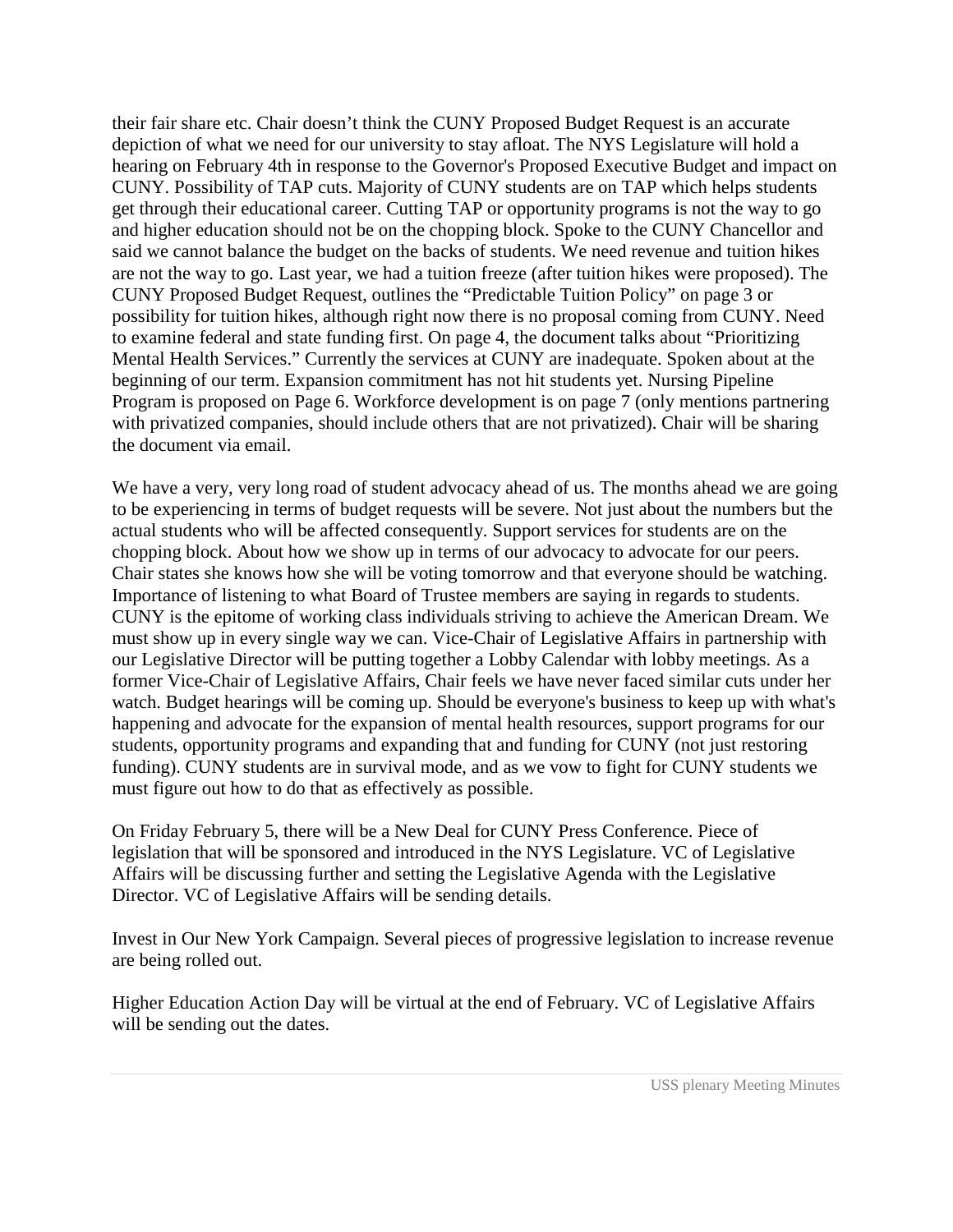All links and documents will be sent out. Chair thanks everyone for all the calls, emails and texts in support while she was recovering. Despite being in trying times it is important that we do not lose face of our human dignity and human decency, and it is so important to be kind to one another as these are hard times. We must continue to show up not only for ourselves but for others. Chair sees all the work everyone is putting in which doesn't go unnoticed.

# **X. ANNOUNCEMENTS**

Saaif Alam from John Jay College thanks Chair for the update. Feels it is essential for every student to transition back in person. Many challenges due to the pandemic regarding enrollment, support services and food insecurity. Question is how can we engage our students more as it takes students and student leaders to lobby and take action on behalf of CUNY students, with our other student leaders.

Chair states in response, that we will be reaching out to the CUNY Council of Presidents who will be helping to disseminate information.

Saaif Alam from John Jay College states there is a Special Election for City Council District 24 in Queens and reminds everyone to run.

Joel De La Cruz from Baruch College gives a brief announcement on COVID Relief Grant. Main focus now that the budget is passed, is going to be the COVID Relief Grant. Predecessor was able to raise over \$100,000 and this was money from USS and three other CUNY schools. Those four entities raised around over \$100,000. Last minute effort. This time most student governments haven't used their budget at all. Opportunity to do a lot more than last time. Encourages delegates to advocate for their local student governments to help allocate money to this grant. Create a motion or resolution to amend allocated your school's budget to allocate a portion of funding to the grant. Only need to worry about advertising this to students. All the other infrastructure is being set into place by USS.

Sen. Seamus Hughes from College of Staten Island provides update on LGBTQ and Gender Equity Committee. Encourages people to join.

Sen. Hannah Kavanagh from Hunter College provides update regarding an upcoming panel regarding student voter rights looking to feature a student on the panel.

Sen. Andrew Berezhansky from John Jay College provides updates on the USS Sustainability Committee. Meetings are weekly on Thursday from 4:15PM-5:15PM.

Prof. Hugo Hernandez from University Faculty Senate congratulates Chairwoman Piquant on her recent accomplishments and work regarding USS's legislative advocacy efforts and resolutions passed.